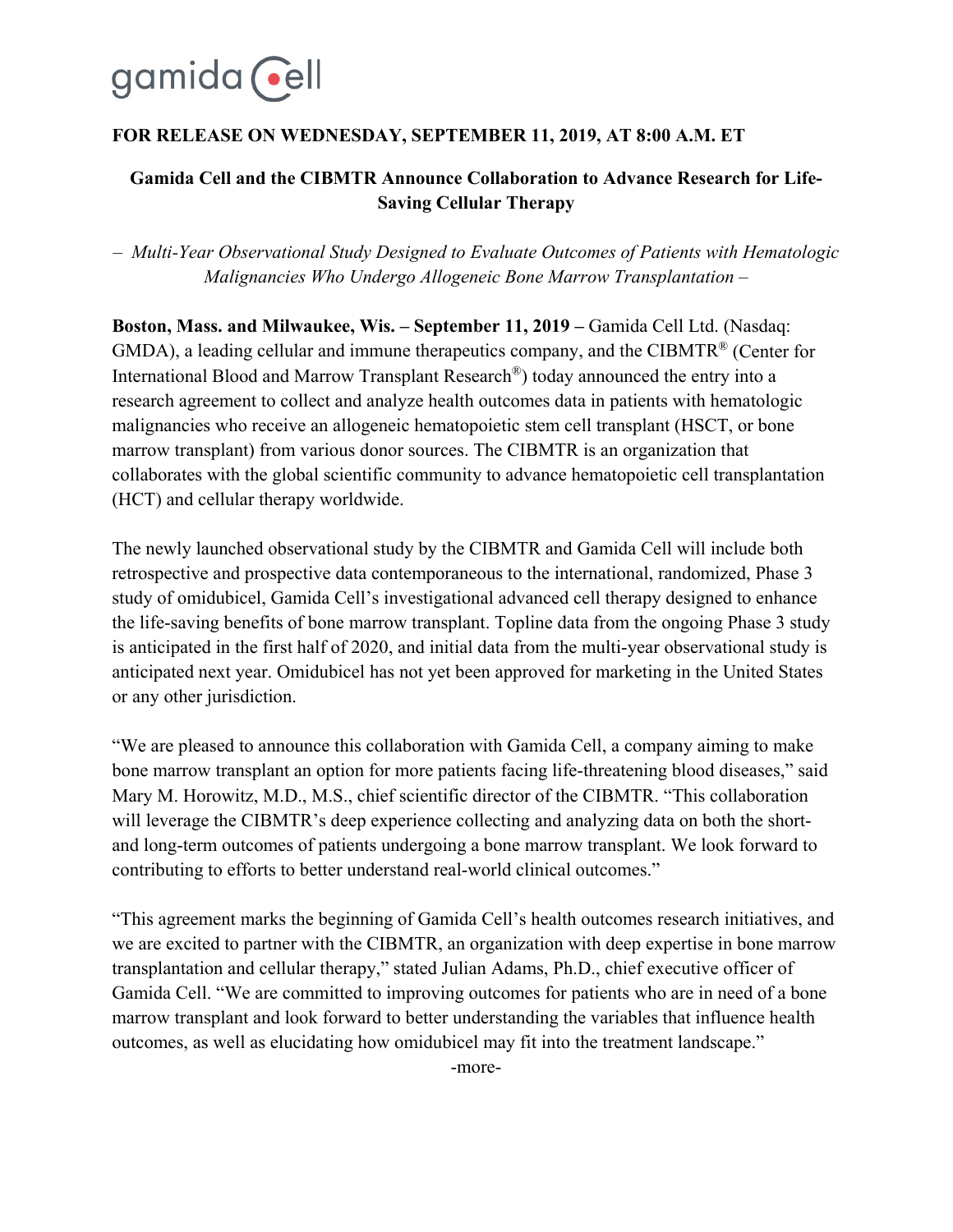Randomized clinical trials comparing different donor types suggest that clinical outcomes may vary significantly depending on the donor type. The goal of this real-world, observational study is to better understand the variables that influence the health outcomes of patients receiving a transplant from a source other than a fully matched family donor. As part of the research agreement, the CIBMTR will use its registry, which consists of clinical outcomes data on more than 500,000 stem cell transplants, to analyze long-term safety and efficacy data for patients with hematologic malignancies who underwent a bone marrow transplant with an alternative donor source following myeloablative conditioning. The criteria for inclusion of patients and the endpoints evaluated in the analysis will be consistent with the design of the Phase 3 study of omidubicel.

#### **About Omidubicel**

Omidubicel (formerly known as NiCord®), the company's lead clinical program, is an advanced cell therapy under development as a potential life-saving allogeneic hematopoietic stem cell (bone marrow) transplant solution for patients with hematologic malignancies (blood cancers). Omidubicel is the first bone marrow transplant product to receive Breakthrough Therapy Designation from the U.S. Food and Drug Administration and has also received Orphan Drug Designation in the U.S. and EU. In a Phase 1/2 clinical study, omidubicel demonstrated rapid and durable time to engraftment and was generally well-tolerated.<sup>1</sup> A Phase 3 study evaluating omidubicel in patients with leukemia and lymphoma is ongoing in the U.S., Europe and Asia.<sup>2</sup> Omidubicel is also being evaluated in a Phase 1/2 clinical study in patients with severe aplastic anemia.<sup>3</sup> The aplastic anemia investigational new drug application is currently filed with the FDA under the brand name CordIn<sup>®</sup>, which is the same investigational development candidate as omidubicel. For more information on clinical trials of omidubicel, please visit www.clinicaltrials.gov.

*Omidubicel is an investigational therapy, and its safety and efficacy has not been evaluated by the U.S. Food and Drug Administration or any other health authority.*

## **About Gamida Cell**

Gamida Cell is a clinical-stage biopharmaceutical company committed to developing advanced cell therapies with the potential to cure blood cancers and rare, serious hematologic diseases. We are leveraging our proprietary nicotinamide-based, or NAM-based, cell expansion platform to develop product candidates designed to expand the possibility of cell therapy. For additional information, please visit www.gamida-cell.com.

## **About CIBMTR**

The CIBMTR<sup>®</sup> (Center for International Blood and Marrow Transplant Research<sup>®</sup>) is a research collaboration between the National Marrow Donor Program® (NMDP)/Be The Match® and the Medical College of Wisconsin (MCW). Through a close partnership with [Be The Match](https://bethematchbiotherapies.com/about-us/?utm_source=gamida_cibmtr_pr&utm_medium=press_release)  [BioTherapies](https://bethematchbiotherapies.com/about-us/?utm_source=gamida_cibmtr_pr&utm_medium=press_release)®, a subsidiary of NMDP/Be The Match, the organizations offer end-to-end